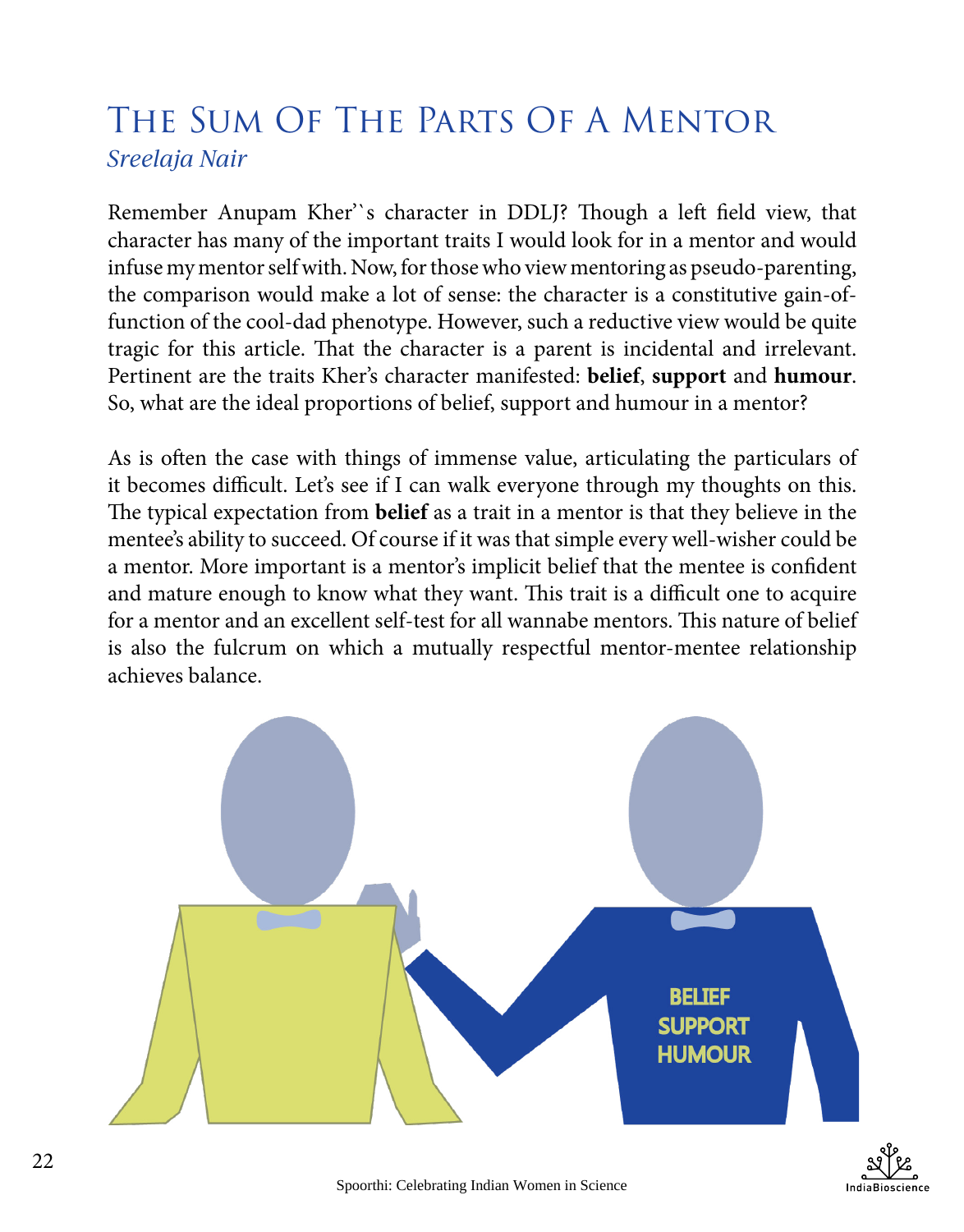To understand the balance I allude to, one must delve into what the imbalance is. Due to the skewed seniority or expertise of the mentor, a mentor-mentee relationship teeters on the edge of a power play. With the aforementioned trait of belief, the mentor can forfeit some of that power before the start of the play. The ability to forfeit the rest of the power, on demand and in a controlled manner, is a test (another one!) of how good a mentor one could become.

The predominant non-pseudo-parenting view of a mentor is that of an advisor. In a culture where advisors are seen as know-all gurus, it is a tricky costume to wear at work. My personal realization is that the individuals I invariably turn to when I need guidance discuss rather than tell me what to do. Yet, I walk away feeling I can take on the world (yet again) after the interaction. So, how does one let someone benefit from one's seniority and expertise without telling them explicitly what to do?

IN A CULTURE WHERE<br>
ADVISORS ARE SEEN AS<br>
KNOW-ALL GURUS, IT IS<br>
TRICKY COSTUME TO WEAT<br>
AT WORK. advisors are seen as know-all gurus, it is a tricky costume to wear AT WORK.  $\bigcap$ 

My best guess is the nature of the second trait I listed – **support**. The explicit nature of support expected from a mentor is recommending and promoting the career of the mentee. Of course every mentor does that; if one is unable to, then this juncture is

perhaps as good a time as any to introspect on whether one's role is that of a referee or a mentor (a test, again!). However, the nuanced form of support is undoubtedly an acquired trait in a mentor. I say this because it is human nature to feel compelled to tell someone what to do when approached for advice, the classic "I know this is good for you, so I think you should do this" power play. But remember, the belief component empowers the mentee to be the best judge of that.

The trait of support I refer to is in the ability of the mentor to discuss the choices before a mentee without colouring the possibilities with the "odds of success", based on their experience and seniority. In my view, this is an important component of giving advice as a mentor: the mentor does not know if their advice will lead the mentee up the path to success or down a rabbit hole. It is important for the mentor to be aware of this fundamental drawback in their advice. This is where the controlled relinquishing of the rest of the power as a mentor comes into play. All a mentor can do is ensure that the mentee is aware of the pros and cons of their choices as well as of seeking you out as a mentor. A good mentoring discussion in the past should